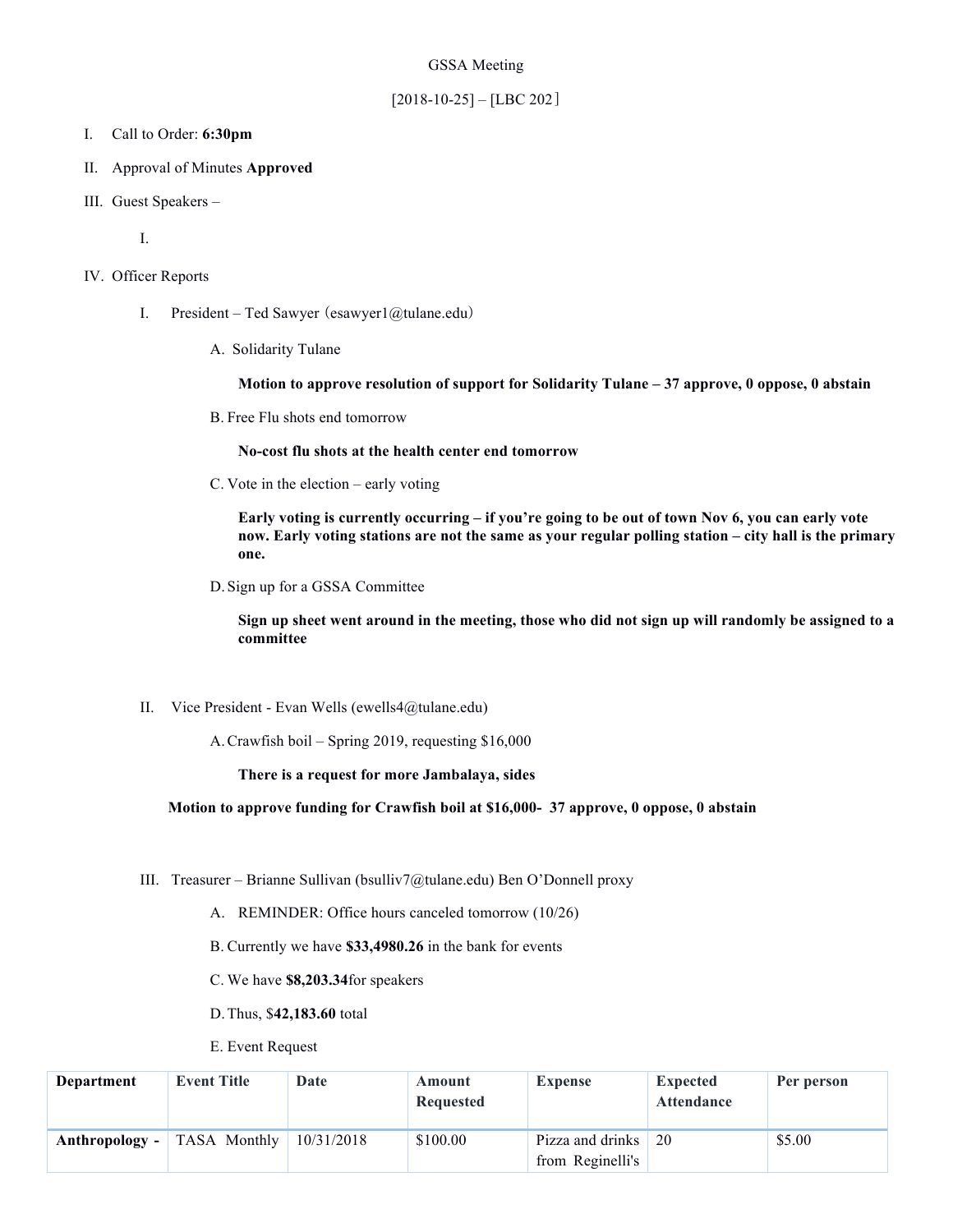| <b>GSSA</b>                                                                                                          | Meeting                                                                                                                      |                                                |            | on Magazine                                                                                                                                      |                                                                         |        |
|----------------------------------------------------------------------------------------------------------------------|------------------------------------------------------------------------------------------------------------------------------|------------------------------------------------|------------|--------------------------------------------------------------------------------------------------------------------------------------------------|-------------------------------------------------------------------------|--------|
| Earth<br>$\boldsymbol{\&}$<br>Environmental<br><b>Sciences</b><br><b>GSSA</b>                                        | ESGA Monthly<br>Meeting                                                                                                      | 10/31/2018                                     | \$175.00   | Food (pizza)                                                                                                                                     | 30                                                                      | \$5.83 |
| $\boldsymbol{\&}$<br><b>Ecology</b><br>Evolutionary<br><b>Biology</b><br><b>GSSA</b>                                 | October<br>department<br>meeting                                                                                             | 10/30/2018                                     | \$150.00   | Dinner                                                                                                                                           | 20                                                                      | \$7.50 |
| <b>Ecology</b><br>&<br>Evolutionary<br><b>Biology</b><br>$\overline{a}$<br><b>GSSA</b>                               | Faculty<br>Appreciation<br>Picnic                                                                                            | 11/15/2018                                     | \$250.00   | Snacks<br>and<br>finger food                                                                                                                     | 50                                                                      | \$5.00 |
| $\boldsymbol{\&}$<br><b>Ecology</b><br>Evolutionary<br><b>Biology</b><br>$\qquad \qquad \blacksquare$<br><b>GSSA</b> | Graduate<br>department<br>meeting                                                                                            | 11/20/2018                                     | \$150.00   | Dinner                                                                                                                                           | 20                                                                      | \$7.50 |
| Chemistry<br>$\blacksquare$<br><b>GSSA</b>                                                                           | Chemistry<br>Departmental<br>Meeting                                                                                         | 11/7/2018                                      | \$150.00   | Food and soda<br>(Canes<br>or<br>Jimmy John's?)                                                                                                  | 30                                                                      | \$5.00 |
| WISE/Psychol<br>ogy - GSSA                                                                                           | Coffee<br>$\&$<br>Conversation                                                                                               | 11/15/2018                                     | \$40.00    | Food purchased<br>from a grocery<br>cookies,<br>store:<br>fruit,<br>cheese,<br>crackers                                                          | 12                                                                      | \$3.33 |
| WISE/Psychol<br>ogy - GSSA                                                                                           | Stress & Coping<br>Workshop                                                                                                  | 12/4/2018                                      | \$80.00    | Johns<br>Jimmy<br>sandwich<br>platters will be<br>purchased<br>for<br>lunch.<br>Chips<br>and fruit will be<br>purchased from<br>a grocery store. | 12                                                                      | \$6.67 |
|                                                                                                                      |                                                                                                                              | <b>Total</b><br>W/0<br>events<br>over<br>\$250 | \$1,095.00 |                                                                                                                                                  |                                                                         |        |
| City, Culture,<br>& Community<br>- GSSA                                                                              | <b>VOICES</b><br>$\ddot{\phantom{a}}$<br>Visibility,<br>Orientation,<br>Identity,<br>Creativity,<br>Environment, &<br>Spaces | 2/15/2019                                      | 700        | Lunch from Ba<br>Chi<br>Canteen<br>(detailed<br>menu/budget<br>will be emailed<br><b>GSSA</b><br>to<br>treasurer).                               | 80<br>grad<br>students,<br>20<br>faculty, $30 + 1$<br>of grads. $(130)$ | \$5.38 |
|                                                                                                                      |                                                                                                                              | Total w/ events<br>over \$250                  | \$1,795.00 |                                                                                                                                                  |                                                                         |        |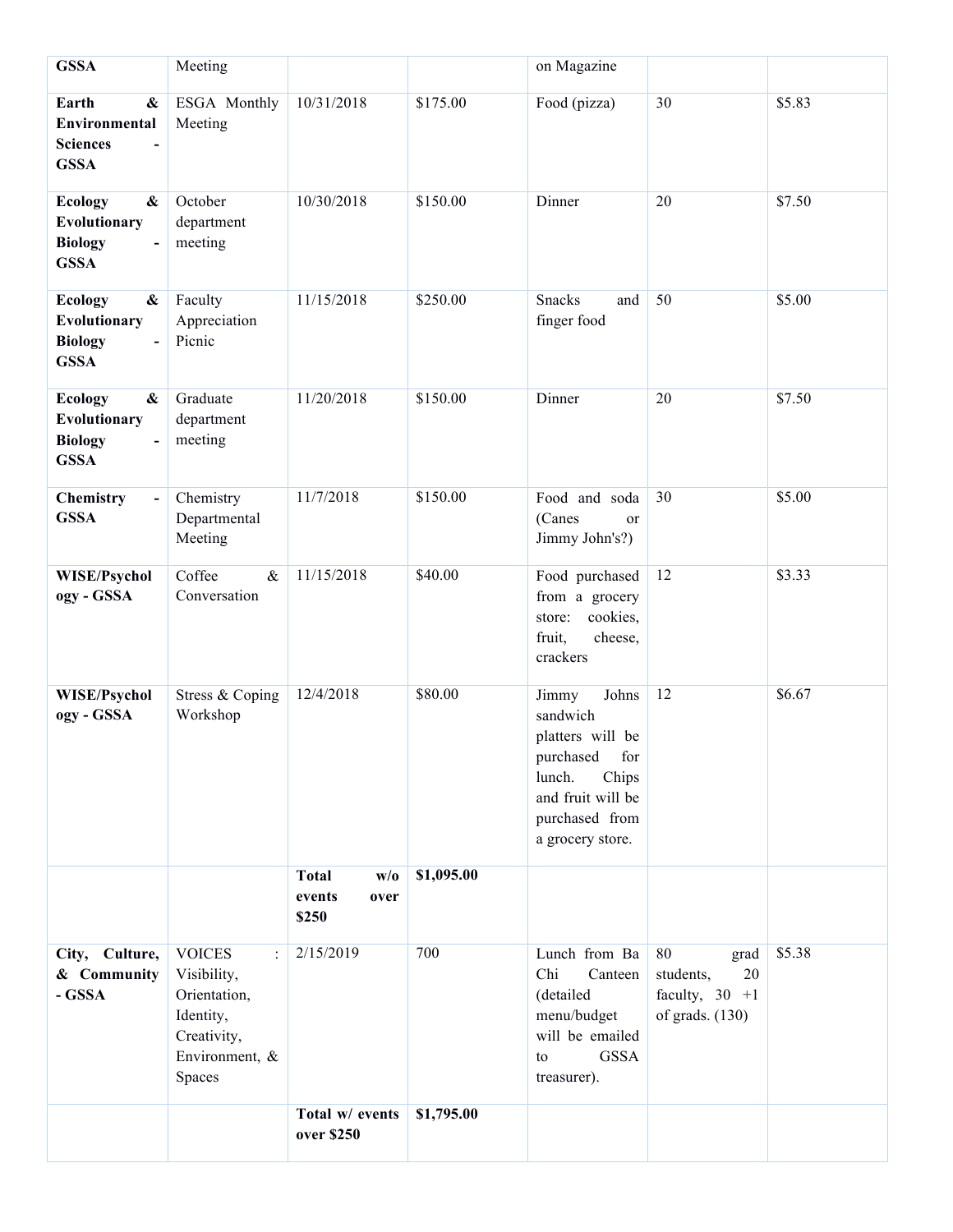## **Motion to approve all events under \$250 as a slate – 37 approve, 0 abstain, 0 oppose**

**Motion to fund all events under \$250 – 37 approve, 0 abstain, 0 oppose**

**Motion to approve CCC event for \$700 – 37 approve, 0 abstain, 0 oppose**

# **City, Culture, & Community – VOICES Event Itemized Budget**

| Quantity           | Item                                       | <b>Total</b>      |  |  |
|--------------------|--------------------------------------------|-------------------|--|--|
| 30                 | <b>PoBoys</b>                              |                   |  |  |
| $\overline{13}$    | PoBoys - Chili Tofu                        | $\overline{\$91}$ |  |  |
| $\overline{13}$    | PoBoys - Lemongrass Chicken                | $\overline{\$91}$ |  |  |
| 13                 | PoBoys - Char Pork                         | $\overline{\$91}$ |  |  |
|                    |                                            |                   |  |  |
| 50                 | Spring Rolls (assorted)                    | \$125             |  |  |
|                    |                                            |                   |  |  |
| 85                 | <b>Bacos</b>                               |                   |  |  |
| $\overline{20}$    | Creamy Spicy & Curry Chicken               | $\overline{$75}$  |  |  |
| 20                 | Honey Ponzu & Sweet Chili<br>Shrimp        | $\overline{$79}$  |  |  |
| 28                 | Sweet Chili, Curry, & Creamy<br>Spicy Tofu | \$98              |  |  |
| $10\,$             | Sate Brisket                               | \$39.50           |  |  |
| $\overline{10}$    | Pull Pork                                  | $\overline{$35}$  |  |  |
|                    |                                            |                   |  |  |
|                    |                                            |                   |  |  |
| Subtotal           |                                            | \$724.5           |  |  |
| Tax                |                                            | \$72.45           |  |  |
| Total              |                                            | \$796.95          |  |  |
| Discount*          |                                            | \$96.95           |  |  |
|                    |                                            |                   |  |  |
| <b>Balance Due</b> |                                            | \$700             |  |  |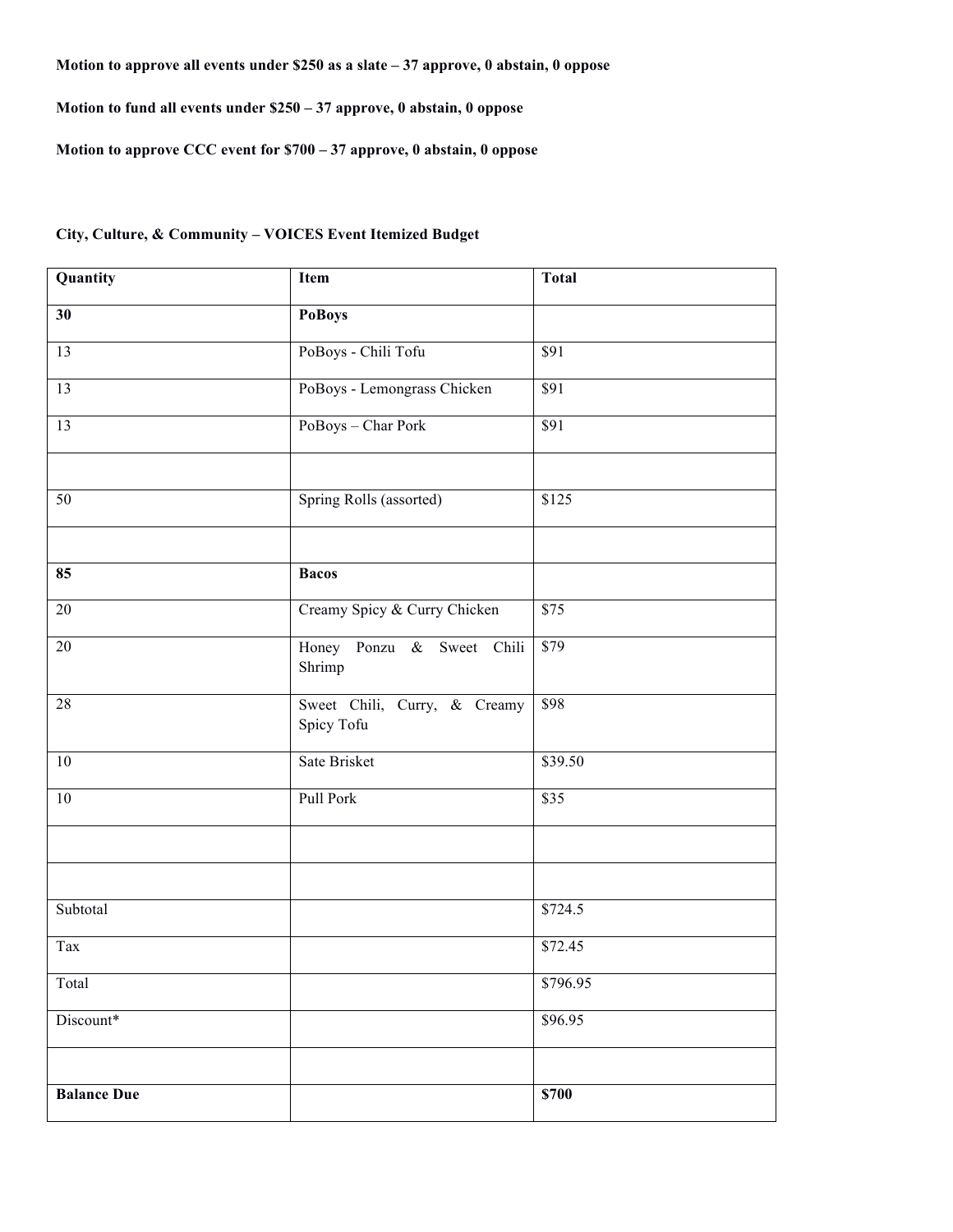### **Additional Notes:**

- Ba Chi Canteen offers Tulane a discount and that discount is taken into account and represented in this budget.
- We also have departmental and private funds being contributed to this event.
- There is an estimated number of 130 attendees. The total cost per attendee, after the discount, is roughly \$5.38

#### F. Speaker Requests

| Requestor's       | Speaker Full Legal | Event      | <b>Start</b> | Honorarium | Travel | Lodging | Total |
|-------------------|--------------------|------------|--------------|------------|--------|---------|-------|
| Department        | Name               | Date       |              |            |        |         |       |
|                   |                    |            |              |            |        |         |       |
|                   |                    |            |              |            |        |         |       |
| Sociology<br>$-1$ | Dr. Ernesto Javier | 02/15/2019 |              | \$200      | \$500  | \$170   | \$870 |
| City, Culture,    | Martínez           |            |              |            |        |         |       |
| & Community       |                    |            |              |            |        |         |       |
|                   |                    |            |              |            |        |         |       |

Link to CV: https://www.ernestojaviermartinez.com/c-v

#### **Motion to approve CCC speaker request – 37 approve, 0 abstain, 0 oppose**

- IV. Secretary Sarah Khalil (skhalil@tulane.edu)
	- A. I cannot add people to the listserv
		- I. Talk to me after the meeting please!
	- B. Email me new reps I need their email
	- C. I'll be leaving next semester, need a replacement!
		- **Please email Sarah if you are interested!**

### V. New Business

I. Ted got an email from someone staying anonymous – their department has a culture of sexual harassment. The department (also anonymous) have had issues in the past, including leading to legal issues. They've done everything legally they can do, but there is still a culture issue in the department regarding sexual harassment.

There was a campus wide survey about sexual assault/violence last year, but it seemed catered to undergrads, and not to graduate students. People have been saying they want a survey specific to graduate students.

Concerns/comments: Who would look at the survey results – graduate students should probably not be the ones going through and interpreting the data. We might want to include information about racial and LGBTQ discrimination survey. Make sure to involve the IRB.

Please email or talk to your department about this idea, and if anyone is interested in getting involved with this survey, email Ted! This will also be discussed at GAPSA. GAPSA E-board is already thinking of doing a survey for other grad student issues.